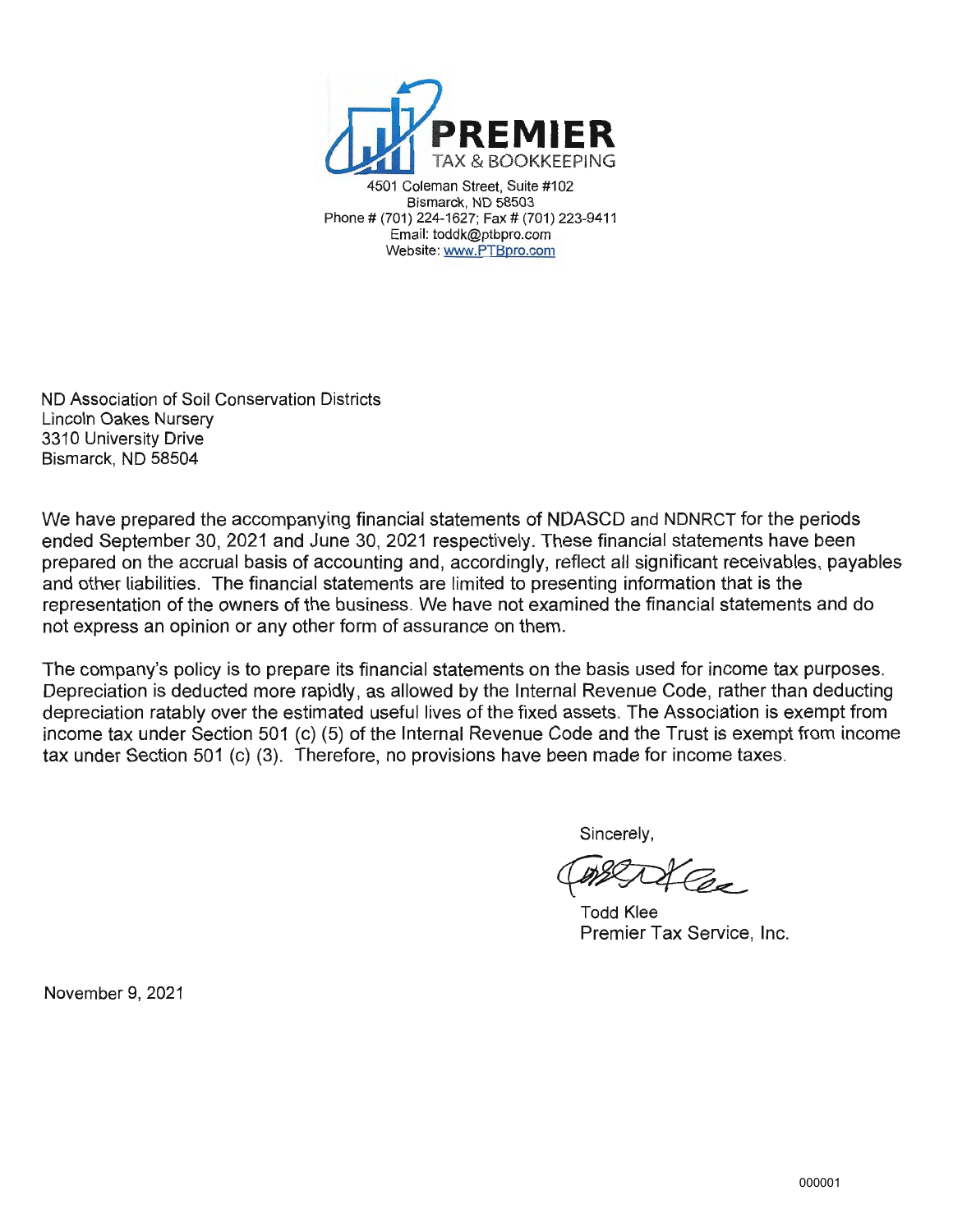#### 8:39 AM North Dakota Natural Resources Conservation Trust 11/09/21 Profit & Loss Accrual Basis July 2020 through June 2021

|                                                                                                                           | Jul '20 - Jun 21      |
|---------------------------------------------------------------------------------------------------------------------------|-----------------------|
| <b>Ordinary Income/Expense</b><br><b>Income</b><br><b>Direct Public Support</b><br><b>Individ, Business Contributions</b> | 225.00                |
|                                                                                                                           | 225.00                |
| <b>Total Direct Public Support</b>                                                                                        |                       |
| <b>Indirect Public Support</b><br><b>United Way, CFC Contributions</b>                                                    | 19.75                 |
| <b>Total Indirect Public Support</b>                                                                                      | 19.75                 |
| <b>Investments</b><br>Interest-Savings, Short-term CD<br><b>Investments - Other</b>                                       | 18,398.78<br>1,136.70 |
| <b>Total Investments</b>                                                                                                  | 19,535.48             |
| <b>Other Types of Income</b><br><b>Raffle Proceeds</b>                                                                    | 4,030.00              |
| <b>Total Other Types of Income</b>                                                                                        | 4,030.00              |
| <b>Total Income</b>                                                                                                       | 23,810.23             |
| <b>Expense</b><br><b>Business Expenses</b><br><b>Business Registration Fees</b><br><b>Donations/Contributions</b>         | 10.00<br>8,000.00     |
| <b>Total Business Expenses</b>                                                                                            | 8,010.00              |
| <b>Contract Services</b><br><b>Accounting Fees</b>                                                                        | 995.00                |
| <b>Total Contract Services</b>                                                                                            | 995.00                |
| <b>Other Types of Expenses</b><br><b>Bank Service Charge or Fees</b><br><b>Other Costs</b>                                | 2,601.63<br>$-10.00$  |
| <b>Total Other Types of Expenses</b>                                                                                      | 2,591.63              |
| <b>Raffle Expenses</b>                                                                                                    | 1,654.18              |
| <b>Total Expense</b>                                                                                                      | 13,250.81             |
| <b>Net Ordinary Income</b>                                                                                                | 10,559.42             |
| Net Income                                                                                                                | 10,559.42             |
|                                                                                                                           |                       |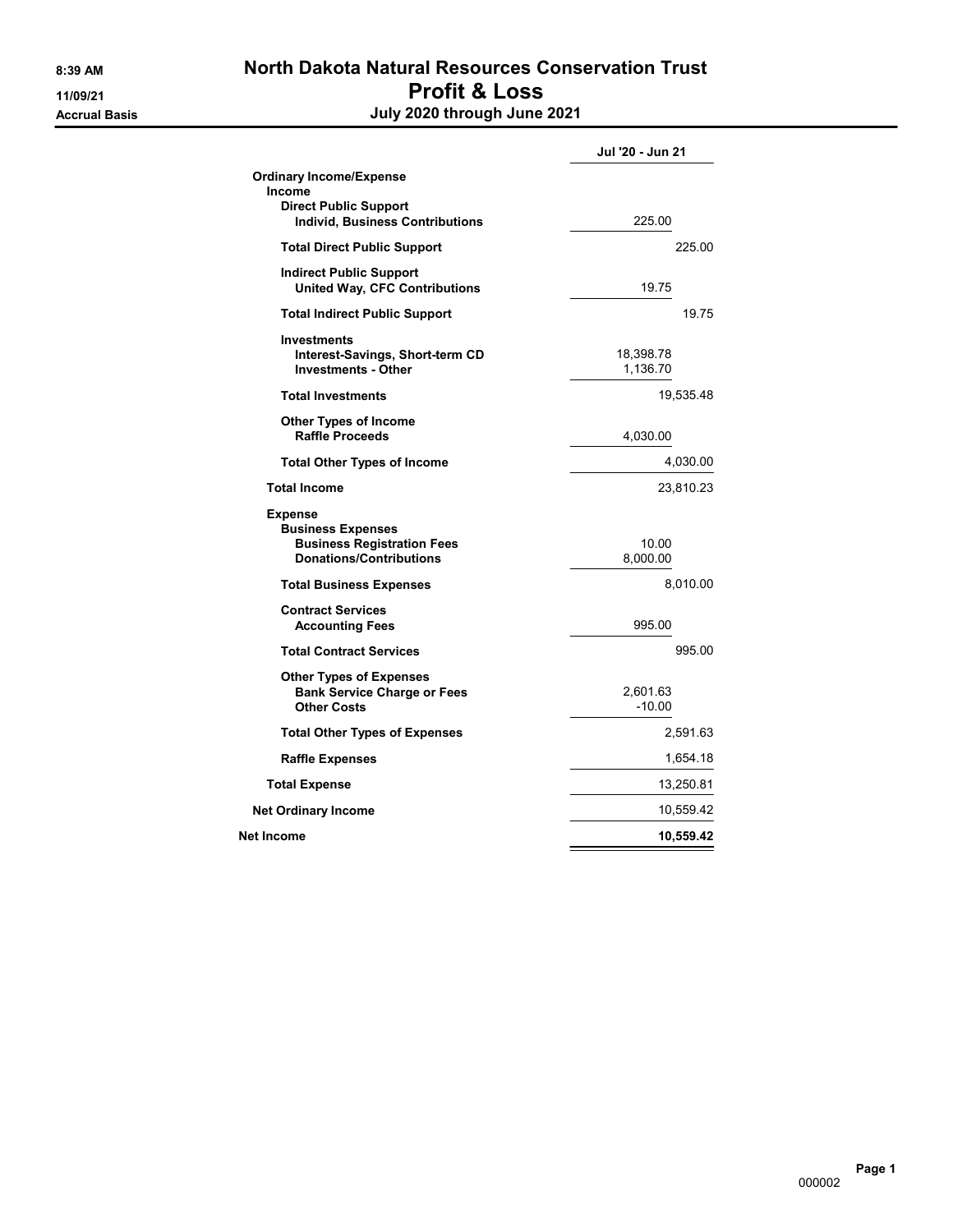## 8:40 AM North Dakota Natural Resources Conservation Trust 11/09/21 Balance Sheet

Accrual Basis **Accrual Basis** As of June 30, 2021

|                                                                                                                         | Jun 30, 21 | Jun 30, 20 | \$ Change   |
|-------------------------------------------------------------------------------------------------------------------------|------------|------------|-------------|
| <b>ASSETS</b>                                                                                                           |            |            |             |
| <b>Current Assets</b>                                                                                                   |            |            |             |
| <b>Checking/Savings</b><br><b>Bremer Bank</b>                                                                           | 14,291.23  | 3.807.84   | 10,483.39   |
| <b>Checking-Cornerstone Bank</b>                                                                                        | 0.00       | $-10.00$   | 10.00       |
| <b>Total Checking/Savings</b>                                                                                           | 14,291.23  | 3,797.84   | 10,493.39   |
| <b>Other Current Assets</b>                                                                                             |            |            |             |
| <b>Bremer Wealth Management</b>                                                                                         | 613,994.61 | 615,127.26 | $-1,132.65$ |
| <b>Prepaid Raffle Expenses</b>                                                                                          | 0.00       | 1,337.88   | $-1,337.88$ |
| <b>Total Other Current Assets</b>                                                                                       | 613,994.61 | 616,465.14 | $-2,470.53$ |
| <b>Total Current Assets</b>                                                                                             | 628,285.84 | 620,262.98 | 8,022.86    |
| <b>TOTAL ASSETS</b>                                                                                                     | 628,285.84 | 620,262.98 | 8,022.86    |
| <b>LIABILITIES &amp; EQUITY</b><br><b>Liabilities</b><br><b>Current Liabilities</b><br><b>Other Current Liabilities</b> |            |            |             |
| <b>Unearned Income</b>                                                                                                  | 29.267.81  | 29.204.37  | 63 44       |
| <b>Unearned Income - Raffle</b>                                                                                         | 0.00       | 2,600.00   | $-2,600.00$ |
| <b>Total Other Current Liabilities</b>                                                                                  | 29,267.81  | 31,804.37  | $-2,536.56$ |
| <b>Total Current Liabilities</b>                                                                                        | 29,267.81  | 31,804.37  | $-2,536.56$ |
| <b>Total Liabilities</b>                                                                                                | 29,267.81  | 31.804.37  | $-2,536.56$ |
| Equity                                                                                                                  |            |            |             |
| <b>Temp. Restricted Net Assets</b>                                                                                      | 547,334.00 | 547,334.00 | 0.00        |
| <b>Unrestricted Net Assets</b>                                                                                          | 41,124.61  | 15.294.60  | 25.830.01   |
| <b>Net Income</b>                                                                                                       | 10,559.42  | 25,830.01  | -15,270.59  |
| <b>Total Equity</b>                                                                                                     | 599,018.03 | 588,458.61 | 10,559.42   |
| <b>TOTAL LIABILITIES &amp; EQUITY</b>                                                                                   | 628,285.84 | 620,262.98 | 8,022.86    |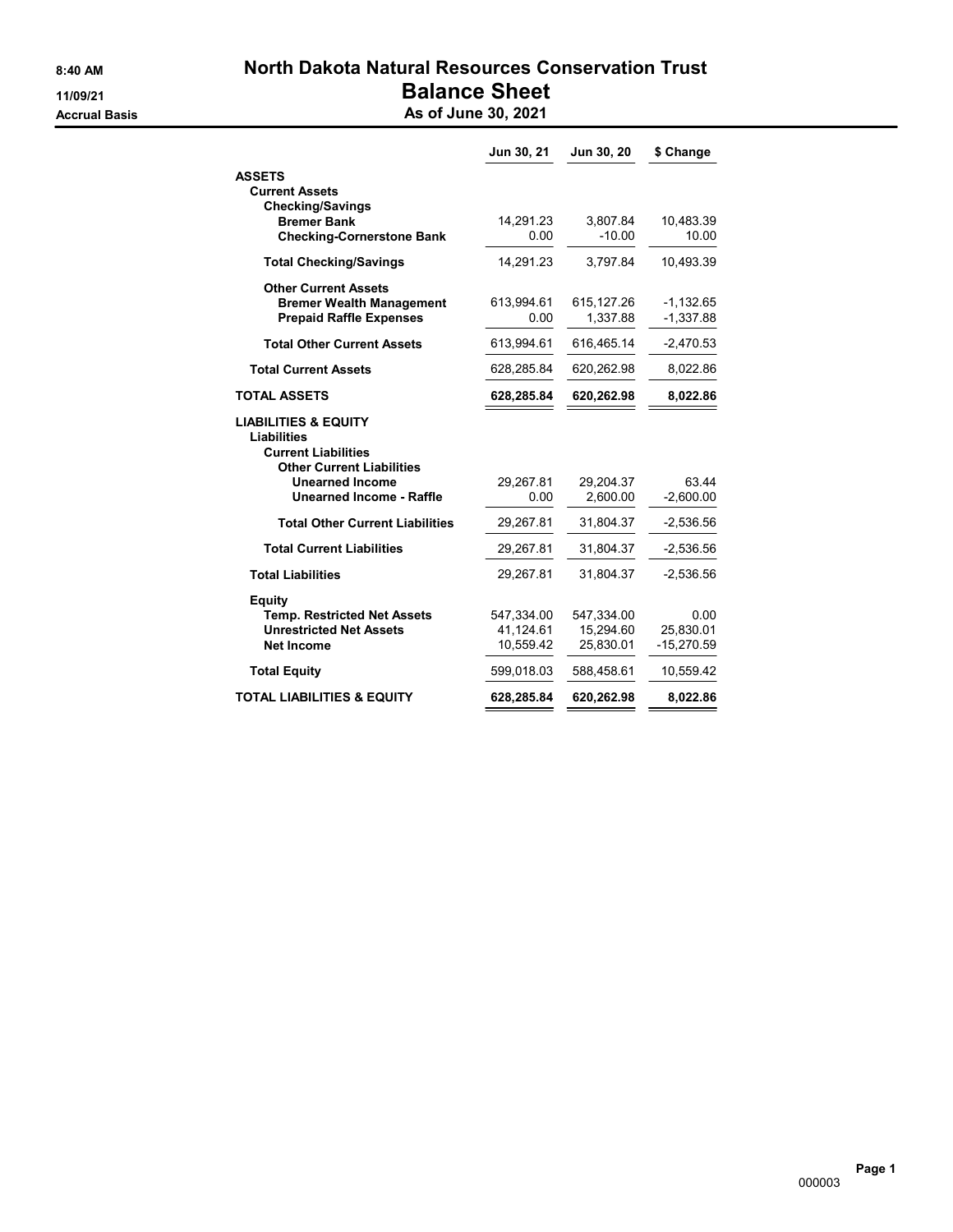#### 8:53 AM ND Association of Soil Conservation Districts 11/09/21 Profit & Loss Accrual Basis October 2020 through September 2021

|                                                                                   | Oct '20 - Sep 21        |
|-----------------------------------------------------------------------------------|-------------------------|
| <b>Ordinary Income/Expense</b>                                                    |                         |
| Income                                                                            |                         |
| Association                                                                       |                         |
| Convention<br><b>District Dues</b>                                                | 0.00<br>13,500.00       |
|                                                                                   |                         |
| <b>Total Association</b>                                                          | 13,500.00               |
| <b>Nursery Income</b>                                                             |                         |
| <b>Recycle Program</b>                                                            | 2,700.00                |
| Shipping/Packaging/Handling<br>Tree & Website Non-Taxable Sale                    | 46,504.54               |
| Tree & Website Taxable Sales                                                      | 958,932.61<br>10,582.00 |
| <b>Nursery Income - Other</b>                                                     | 1,500.00                |
| <b>Total Nursery Income</b>                                                       | 1,020,219.15            |
|                                                                                   |                         |
| <b>Other Types of Income</b><br><b>Farm Bill Deliverables</b>                     |                         |
| <b>FB Partners</b>                                                                | 470,890.00<br>43,500.00 |
| <b>Miscellaneous Revenue</b>                                                      | 49,357.89               |
| <b>Reimbursement of Shared Expense</b>                                            | 9,092.16                |
| <b>Rental Income</b>                                                              | 22,768.00               |
| <b>Total Other Types of Income</b>                                                | 595,608.05              |
| <b>Total Income</b>                                                               | 1,629,327.20            |
| <b>Cost of Goods Sold</b>                                                         |                         |
| <b>Chemicals &amp; Fertilizer</b>                                                 | 62,952.22               |
| <b>Nursery Supplies</b>                                                           | 17,302.99               |
| <b>Seed Purchases</b>                                                             | 13,580.07               |
| Shingletow                                                                        | 8,084.00                |
| <b>Tree Purchases</b>                                                             | 35,770.95               |
| <b>Total COGS</b>                                                                 | 137,690.23              |
| <b>Gross Profit</b>                                                               | 1,491,636.97            |
| <b>Expense</b>                                                                    |                         |
| <b>Advertising/Promotion</b>                                                      | 4,597.43                |
| Awards, Rewards, Prizes                                                           | 410.00                  |
| <b>Bank Service Charges</b>                                                       | 768.21                  |
| <b>Board Expenses</b>                                                             |                         |
| <b>Meals</b>                                                                      | 1,618.41                |
| Mileage/Lodging/Airfare                                                           | 7,514.56                |
| <b>Stipends</b>                                                                   | 3,660.00                |
| <b>Total Board Expenses</b>                                                       | 12,792.97               |
| <b>Booth &amp; Conference Registration</b>                                        | 535.00                  |
| <b>Computer &amp; Data Processing</b>                                             |                         |
| <b>Computer Software</b>                                                          | 1,040.69                |
| <b>Data Processing</b>                                                            | 4,270.32                |
| <b>Technical Support</b>                                                          | 385.00                  |
| <b>Web Hosting &amp; Storage</b><br><b>Computer &amp; Data Processing - Other</b> | 1,235.91<br>6.33        |
| <b>Total Computer &amp; Data Processing</b>                                       | 6,938.25                |
|                                                                                   |                         |
| Discounts\Promotion\Rebate<br><b>Dues &amp; Subscriptions</b>                     | 295.70<br>2,895.09      |
| <b>Gov't Fees &amp; Taxes</b>                                                     | 37.31                   |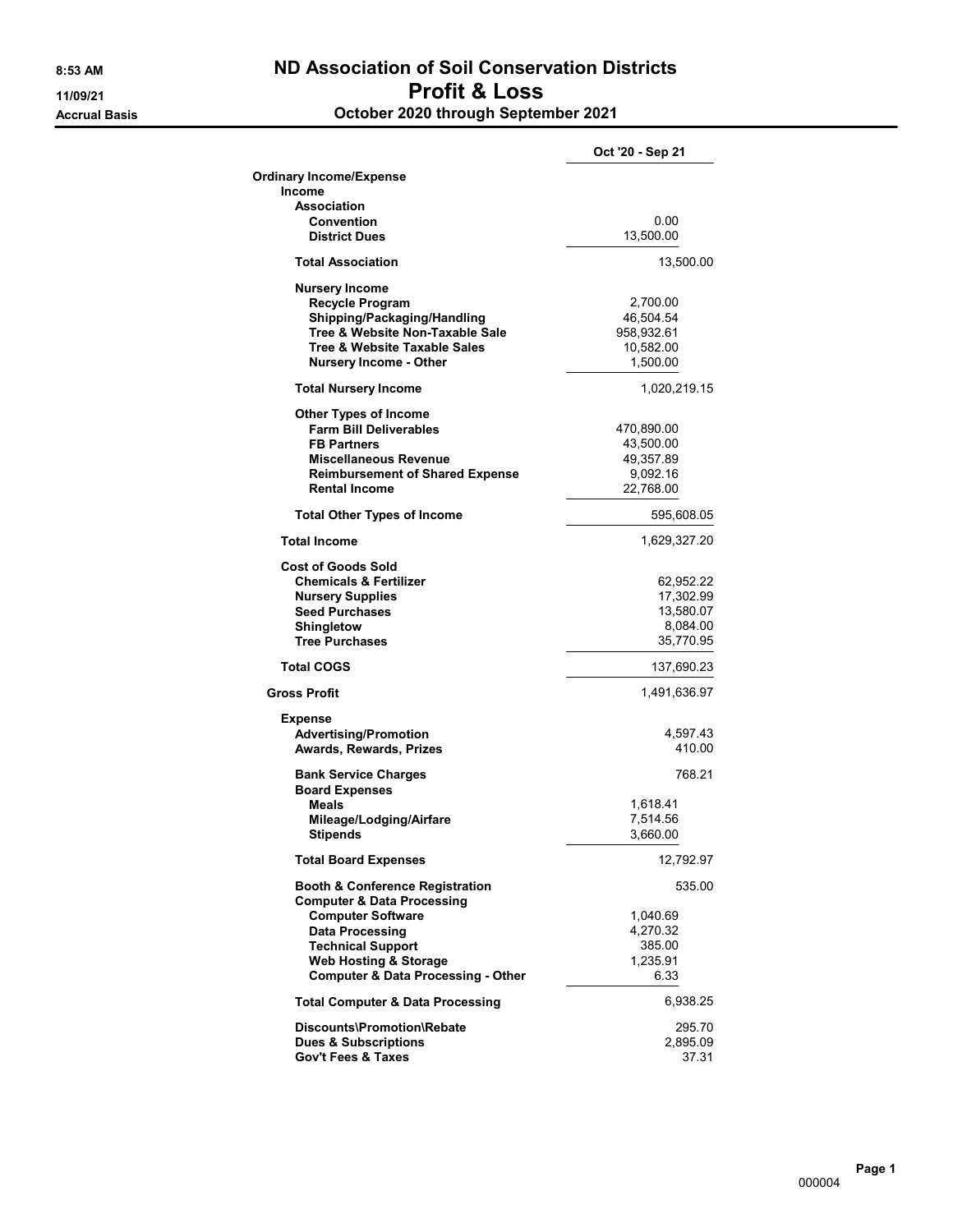#### 8:53 AM ND Association of Soil Conservation Districts 11/09/21 Profit & Loss Accrual Basis October 2020 through September 2021

|                                                     | Oct '20 - Sep 21   |  |
|-----------------------------------------------------|--------------------|--|
| <b>Insurance</b>                                    |                    |  |
| <b>Bonding</b>                                      | 757.00             |  |
| <b>Commercial Liability</b>                         | 5,774.31           |  |
| <b>Property Insurance</b>                           | 16,893.25          |  |
| <b>Total Insurance</b>                              | 23,424.56          |  |
| <b>Janitorial Services</b>                          | 2,660.00           |  |
| <b>Licenses and Fees</b>                            | 227.00             |  |
| <b>Miscellaneous</b>                                | 322.56             |  |
| <b>Payroll Expenses</b>                             |                    |  |
| <b>Contract Labor</b>                               | 265,053.43         |  |
| <b>Employee Meals</b>                               | 51.76              |  |
| <b>Health Insurance</b>                             | 84,616.45          |  |
| Life Insurance                                      | 1,256.68           |  |
| <b>Payroll Taxes</b>                                | 62,985.28          |  |
| <b>Retirement Plan - Company match</b>              | 19,072.79          |  |
| <b>Salaries &amp; Wages</b>                         | 834,433.25         |  |
| <b>Worker's Compensation Insurance</b>              | 2,645.49           |  |
| <b>Payroll Expenses - Other</b>                     | 1,953.76           |  |
| <b>Total Payroll Expenses</b>                       | 1,272,068.89       |  |
| Pop Fund                                            | $-203.31$          |  |
| Postage                                             | 766.21             |  |
| <b>Printing and Copying</b>                         | 1,191.70           |  |
| <b>Prof Development &amp; Training</b>              | 59.95              |  |
| <b>Professional Services</b>                        |                    |  |
| <b>Accounting Fees</b>                              | 10,945.00          |  |
| <b>Legal Fees</b>                                   | 842.00             |  |
| <b>Outside Contract Services</b>                    | 10,497.42          |  |
| <b>Total Professional Services</b>                  | 22,284.42          |  |
| <b>Reconciliation Discrepancies</b>                 | 0.00               |  |
| <b>Rents/Leases</b>                                 |                    |  |
| <b>Nursery/Shop Equipment</b>                       | 605.42             |  |
| <b>Office Equipment</b>                             | 3,090.44           |  |
| <b>Total Rents/Leases</b>                           | 3,695.86           |  |
| <b>Repairs &amp; Maintenance</b>                    |                    |  |
| <b>Building Repairs</b>                             | 5,177.48           |  |
| <b>Equipment Repairs</b>                            | 9,744.96           |  |
| <b>Irrigation Repairs</b>                           | 7,891.37           |  |
| <b>Total Repairs &amp; Maintenance</b>              | 22,813.81          |  |
|                                                     |                    |  |
| <b>Sales Tax Expense</b><br><b>Shipping Expense</b> | 76.21<br>33,912.91 |  |
| <b>Supplies</b><br>Office                           | 4,389.92           |  |
| <b>Supplies - Other</b>                             | 10,082.17          |  |
|                                                     |                    |  |
| <b>Total Supplies</b>                               | 14,472.09          |  |
| Telephone/Fax/nternet<br><b>Travel and Meetings</b> | 17,147.50          |  |
| Meals                                               | 895.35             |  |
| <b>Travel</b>                                       | 1,316.28           |  |
|                                                     |                    |  |
| <b>Total Travel and Meetings</b>                    | 2,211.63           |  |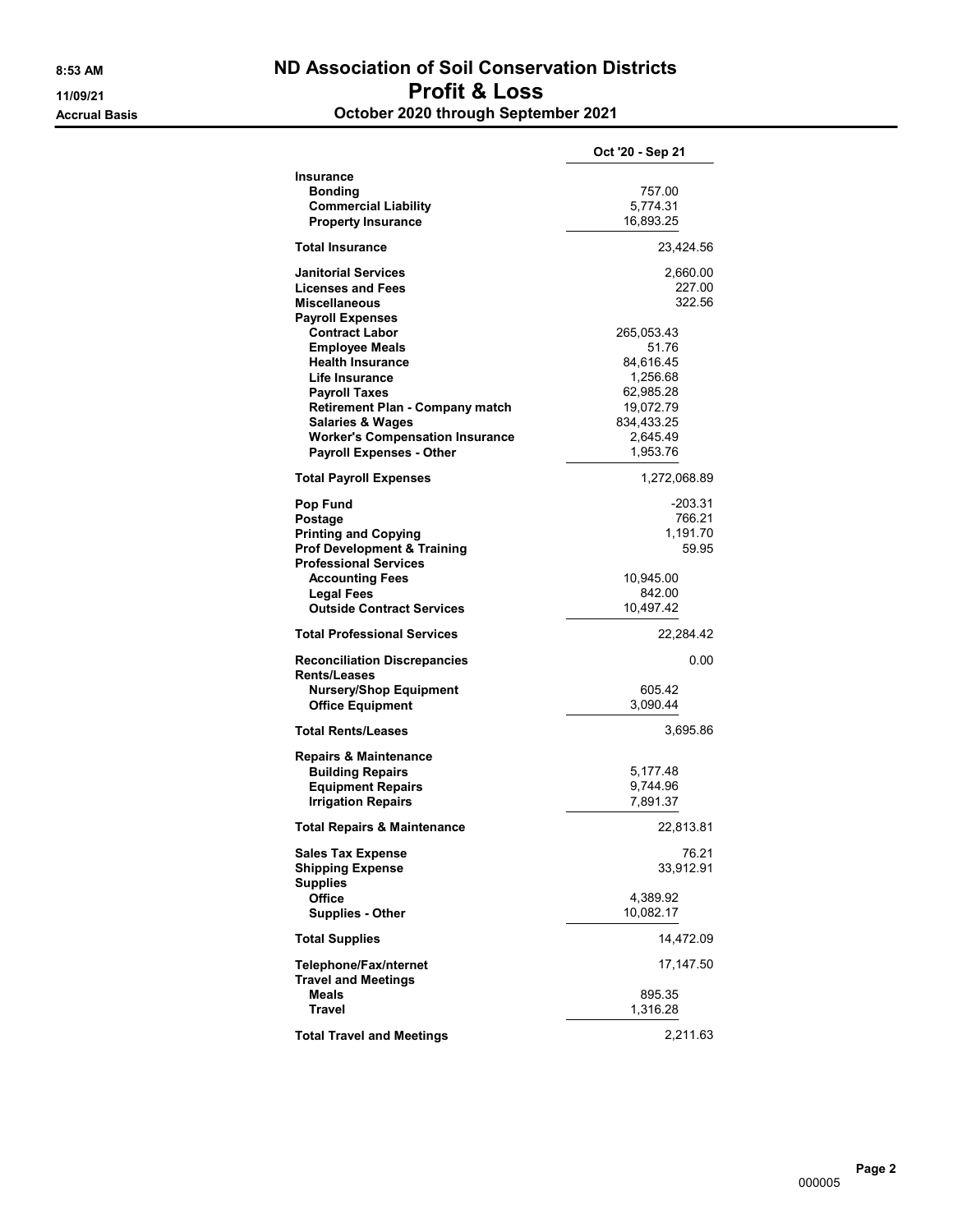#### 8:53 AM ND Association of Soil Conservation Districts 11/09/21 Profit & Loss Accrual Basis October 2020 through September 2021

|                                                                                                                                                                                                                                                                          | Oct '20 - Sep 21                                                             |
|--------------------------------------------------------------------------------------------------------------------------------------------------------------------------------------------------------------------------------------------------------------------------|------------------------------------------------------------------------------|
| <b>Utilities</b><br><b>Electric</b><br>Garbage<br>Gas<br>Water<br><b>Utilities - Other</b>                                                                                                                                                                               | 22,788.89<br>2,888.47<br>5,620.94<br>7,273.89<br>276.15                      |
| <b>Total Utilities</b>                                                                                                                                                                                                                                                   | 38,848.34                                                                    |
| <b>Vehicle Expenses</b><br>Fuel, Oil, Tires<br>Licenses/Tags<br>Repairs - Service/Labor                                                                                                                                                                                  | 10,674.16<br>586.97<br>8,421.56                                              |
| <b>Total Vehicle Expenses</b>                                                                                                                                                                                                                                            | 19,682.69                                                                    |
| <b>Total Expense</b>                                                                                                                                                                                                                                                     | 1,504,932.98                                                                 |
| <b>Net Ordinary Income</b>                                                                                                                                                                                                                                               | -13,296.01                                                                   |
| <b>Other Income/Expense</b><br><b>Other Income</b><br><b>Dividend Income</b><br><b>Finance Charges</b><br><b>Gain/Loss on Sale of Asset</b><br><b>Interest Income</b><br>Minor A/R and A/P Charge Off<br><b>Patronage Dividends</b><br><b>Rebates/Discounts Received</b> | 67,575.52<br>61.99<br>11,439.20<br>163.77<br>$-5.03$<br>1,579.38<br>1,430.51 |
| <b>Total Other Income</b>                                                                                                                                                                                                                                                | 82,245.34                                                                    |
| <b>Other Expense</b><br>Amortization<br>COVID-19 - Nat'l Paid Health In<br><b>COVID-19 - Nat'l Paid Leave EE</b><br><b>COVID-19 - Nat'l Paid Medicare</b><br><b>Depreciation</b><br><b>Wealth Management Fee</b>                                                         | 3,029.00<br>$-1,050.86$<br>$-733.26$<br>-66.85<br>110,901.00<br>11,556.03    |
| <b>Total Other Expense</b>                                                                                                                                                                                                                                               | 123,635.06                                                                   |
| <b>Net Other Income</b>                                                                                                                                                                                                                                                  | -41,389.72                                                                   |
| Net Income                                                                                                                                                                                                                                                               | -54,685.73                                                                   |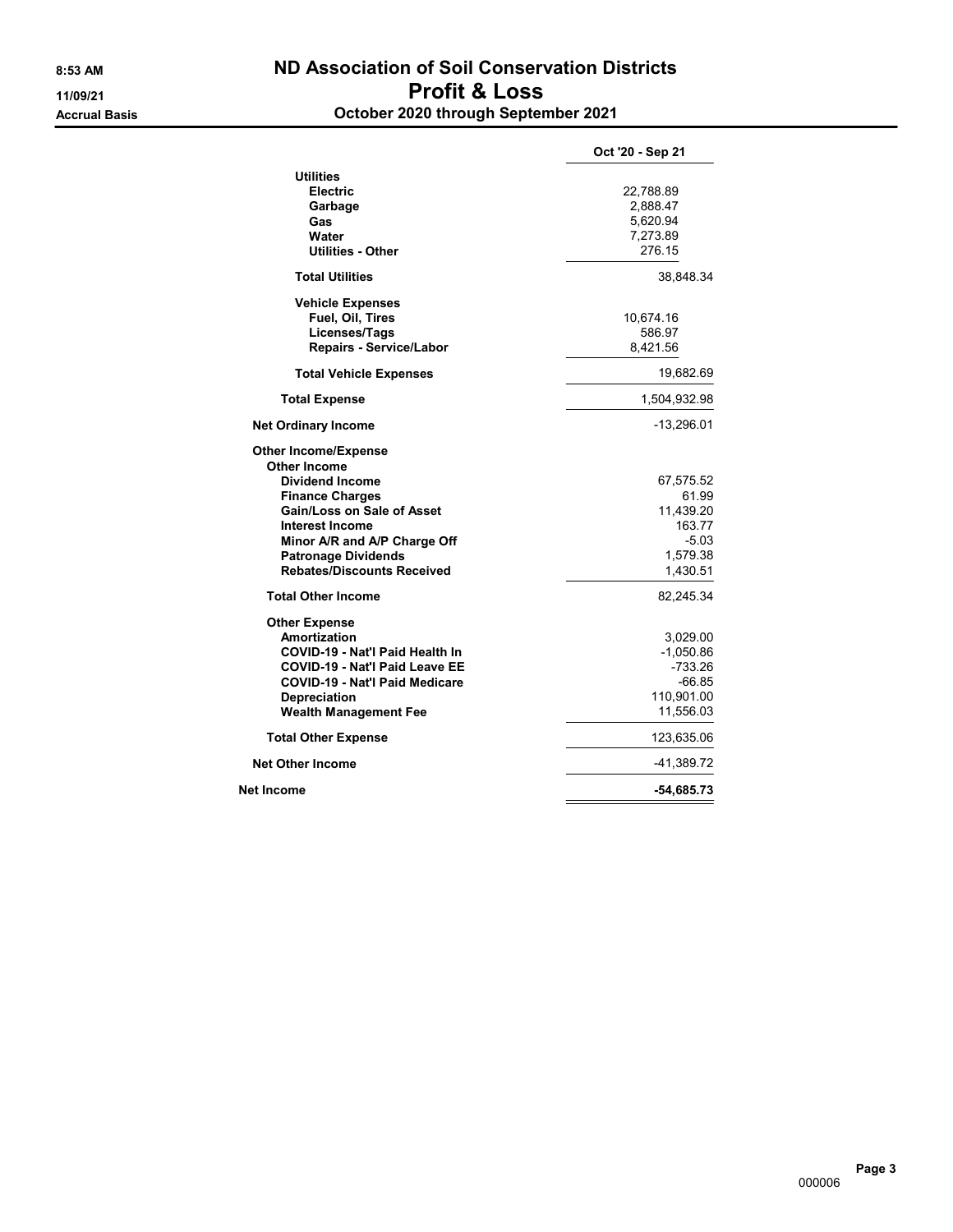# 8:54 AM ND Association of Soil Conservation Districts 11/09/21 Balance Sheet

Accrual Basis **As of September 30, 2021** 

|                                                                        | Sep 30, 21               | Sep 30, 20         | \$ Change                |
|------------------------------------------------------------------------|--------------------------|--------------------|--------------------------|
| <b>ASSETS</b>                                                          |                          |                    |                          |
| <b>Current Assets</b>                                                  |                          |                    |                          |
| <b>Checking/Savings</b><br>Bremer Checking - ***6204                   | 43,155.98                | 64,950.69          | $-21,794.71$             |
| Bremer Money Market - ***3652                                          | 5,041.11                 | 608,663.84         | $-603,622.73$            |
| <b>Transamerica Retirement</b>                                         | 0.05                     | 0.05               | 0.00                     |
| <b>Total Checking/Savings</b>                                          | 48,197.14                | 673,614.58         | -625,417.44              |
| <b>Accounts Receivable</b><br><b>Accounts Receivable</b>               | 91,887.97                | 143,254.58         | $-51.366.61$             |
| <b>Total Accounts Receivable</b>                                       | 91,887.97                | 143,254.58         | $-51,366.61$             |
| <b>Other Current Assets</b>                                            |                          |                    |                          |
| <b>Bremer Wealth Management</b>                                        |                          |                    |                          |
| <b>Bremer Market Value Adj</b>                                         | 13,583.67                | 13,583.67          | 0.00                     |
| <b>Bremer Wealth Management - Other</b>                                | 3,012,403.01             | 2,602,586.39       | 409,816.62               |
| <b>Total Bremer Wealth Management</b>                                  | 3,025,986.68             | 2,616,170.06       | 409.816.62               |
| <b>Inventory Asset</b>                                                 | 127.20                   | 127.20             | 0.00                     |
| <b>Prepaid Commercial Liability</b><br><b>Prepaid Dental Insurance</b> | 0.00<br>0.00             | 5,774.31<br>127.31 | -5,774.31<br>$-127.31$   |
| <b>Prepaid Health Insurance</b>                                        | 1,069.22                 | 1,878.59           | $-809.37$                |
| <b>Prepaid Payroll Taxes</b>                                           | 0.00                     | 379.25             | $-379.25$                |
| <b>Prepaid Property Insurance</b>                                      | 16,236.82                | 5,196.07           | 11,040.75                |
| <b>Prepaid USDA Aphis Account</b>                                      | 208.00                   | 108.00             | 100.00                   |
| <b>Prepaid Vision Insurance</b>                                        | 0.00                     | 7.32               | $-7.32$                  |
| <b>Prepaid Worker's Comp Insurance</b><br><b>Trans Cash</b>            | 752.87<br>0.00           | 386.85<br>156.92   | 366.02<br>$-156.92$      |
| <b>Undeposited Funds</b>                                               | 0.00                     | 2,850.00           | $-2,850.00$              |
| <b>Total Other Current Assets</b>                                      | 3,044,380.79             | 2,633,161.88       | 411,218.91               |
| <b>Total Current Assets</b>                                            | 3,184,465.90             | 3,450,031.04       | $-265,565.14$            |
| <b>Fixed Assets</b>                                                    |                          |                    |                          |
| <b>Buildings &amp; Improvements</b>                                    | 1,702,680.35             | 1,598,988.41       | 103,691.94               |
| <b>Furniture and Fixtures</b>                                          | 79,356.73                | 55,465.94          | 23,890.79                |
| <b>Machinery &amp; Equipment</b>                                       | 865,281.85               | 833,648.28         | 31,633.57                |
| <b>Tree Belt</b>                                                       | 10.098.55                | 5,938.15           | 4,160.40                 |
| <b>Vehicles</b>                                                        | 311,663.90               | 273,741.00         | 37,922.90                |
| zAccumulated Depreciation                                              | -2,207,655.00            | $-2,096,754.00$    | $-110,901.00$            |
| <b>Total Fixed Assets</b>                                              | 761,426.38               | 671,027.78         | 90,398.60                |
| <b>Other Assets</b>                                                    |                          |                    |                          |
| <b>Intangible Assets</b>                                               |                          |                    |                          |
| Software - S167 Property<br>z-Accumulated Amortization                 | 36,344.65<br>$-3,029.00$ | 0.00<br>0.00       | 36,344.65<br>$-3,029.00$ |
| <b>Total Intangible Assets</b>                                         | 33,315.65                | 0.00               | 33,315.65                |
| <b>Investments-Coops</b>                                               |                          |                    |                          |
| <b>Capital Electric</b>                                                | 7,241.01                 | 7,522.24           | $-281.23$                |
| <b>Dakota Valley Electric</b>                                          | 8,748.15                 | 9,720.76           | $-972.61$                |
| <b>Dickey Rural Network</b>                                            | 460.48                   | 460.48             | 0.00                     |
| <b>Farmers Union BisMan</b>                                            | 185.82                   | 185.82             | 0.00                     |
| <b>Total Investments-Coops</b>                                         | 16,635.46                | 17,889.30          | $-1,253.84$              |
| Land                                                                   | 19,246.10                | 19,246.10          | 0.00                     |
| <b>Total Other Assets</b>                                              | 69,197.21                | 37,135.40          | 32,061.81                |
| <b>TOTAL ASSETS</b>                                                    | 4,015,089.49             | 4, 158, 194. 22    | $-143, 104.73$           |